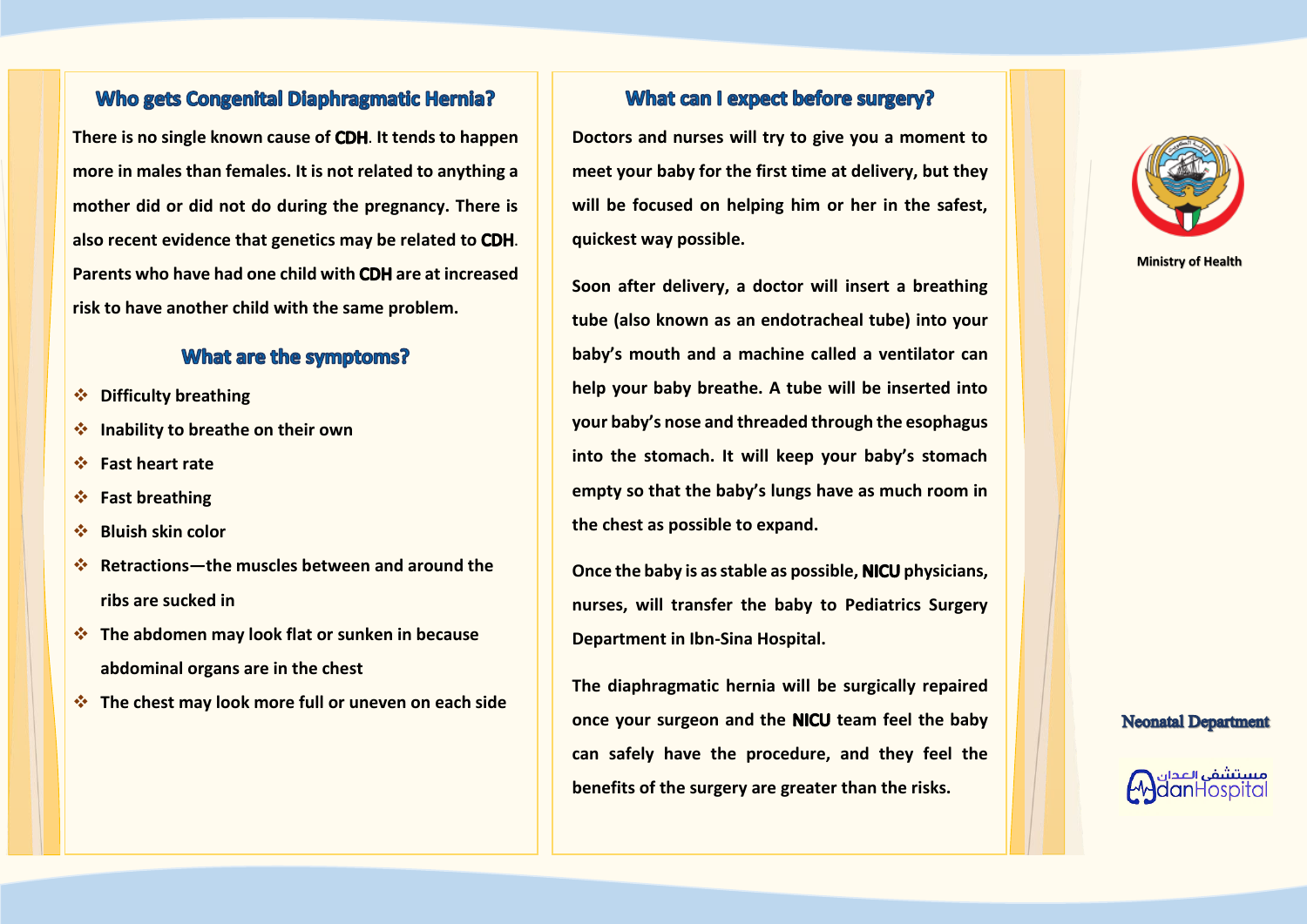

# **Parents Information Sheet**

**Congenital** Diaphragmatic Hernia

**Neonatal Department** 

### **What is Congenital Diaphragmatic Hernia?**

The diaphragm is a muscle the separates the chest from the abdomen. A congenital diaphragmatic hernia (CDH) happens when this muscle does not close. This allows the organs from the abdomen to move into the chest through this hole. This defect occurs when the baby is developing before birth. It can happen on either the right or left side. In extremely rare cases it can happen on both sides. The organs that belong in the abdomen move into the chest space and leave less room for the lungs to grow normally. This causes the lungs to be small. After the baby is born there is less blood flow to the lungs and high blood pressure in the blood vessels leading to the lungs. This makes breathing after birth

very difficult. It can be life-threatening

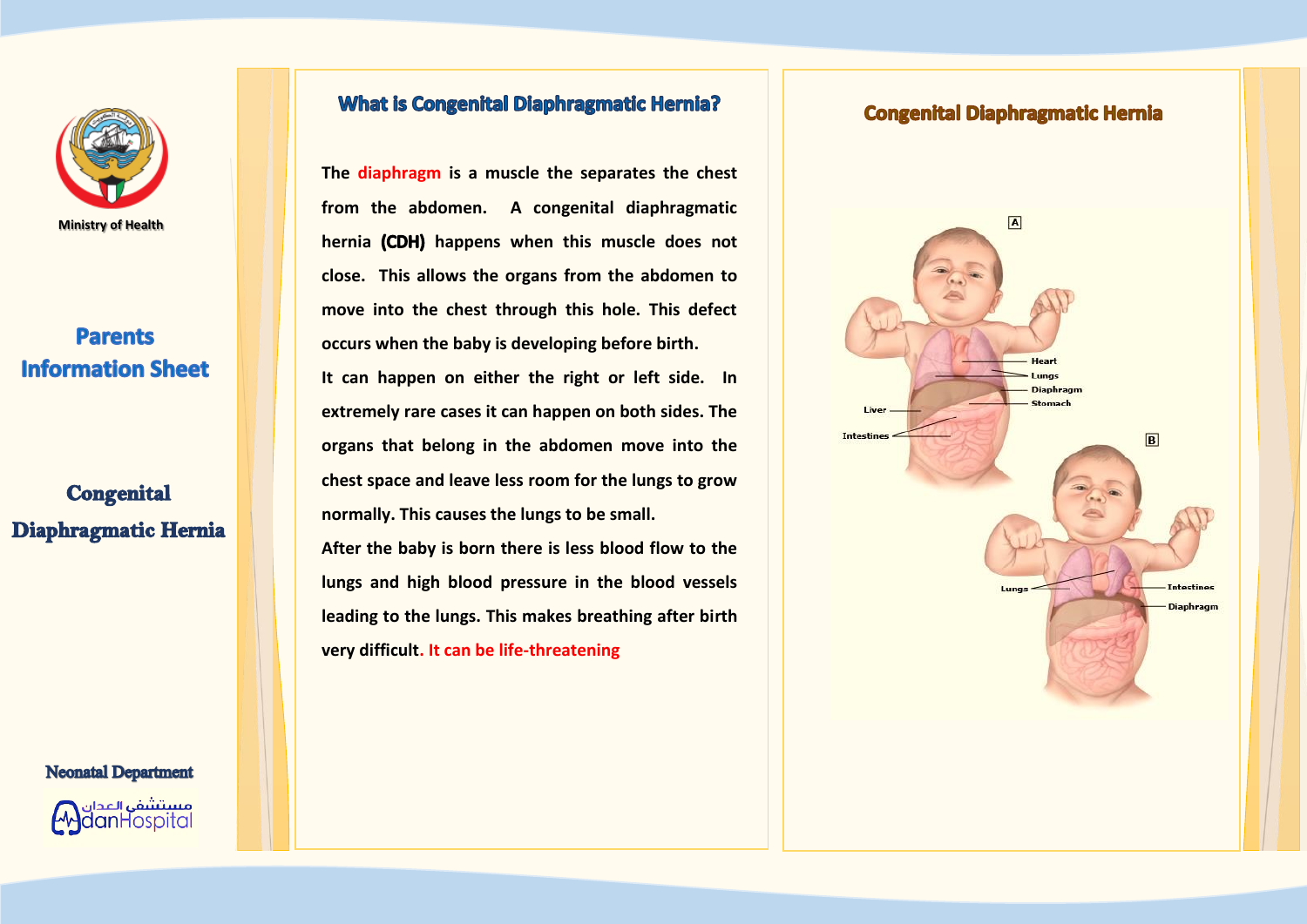### **Worse prognosis with:**

- **❖ Right side CDH with liver herniation**
- ❖ **Large defects with the stomach in the chest**
- ❖ **Associated congenital anomalies**
- ❖ **Polyhydramnios**
- ❖ **Prematurity**
- ❖ **Age of developing**
- ❖ **Pulmonary hypoplasia, or persistent pulmonary hypertension**

## When should we see a doctor after discharge?

**Babies with CDH need long-term follow up with multiple different doctors.** 

- Neonatologist within 1-3 days after discharge.
- **Surgeon weeks after discharge from the hospital.**

**• If there are other specialists providing care for your baby, we will let you know when you will need to have further appointments with them.** 



**Ministry of Health**

**Neonatal Department**